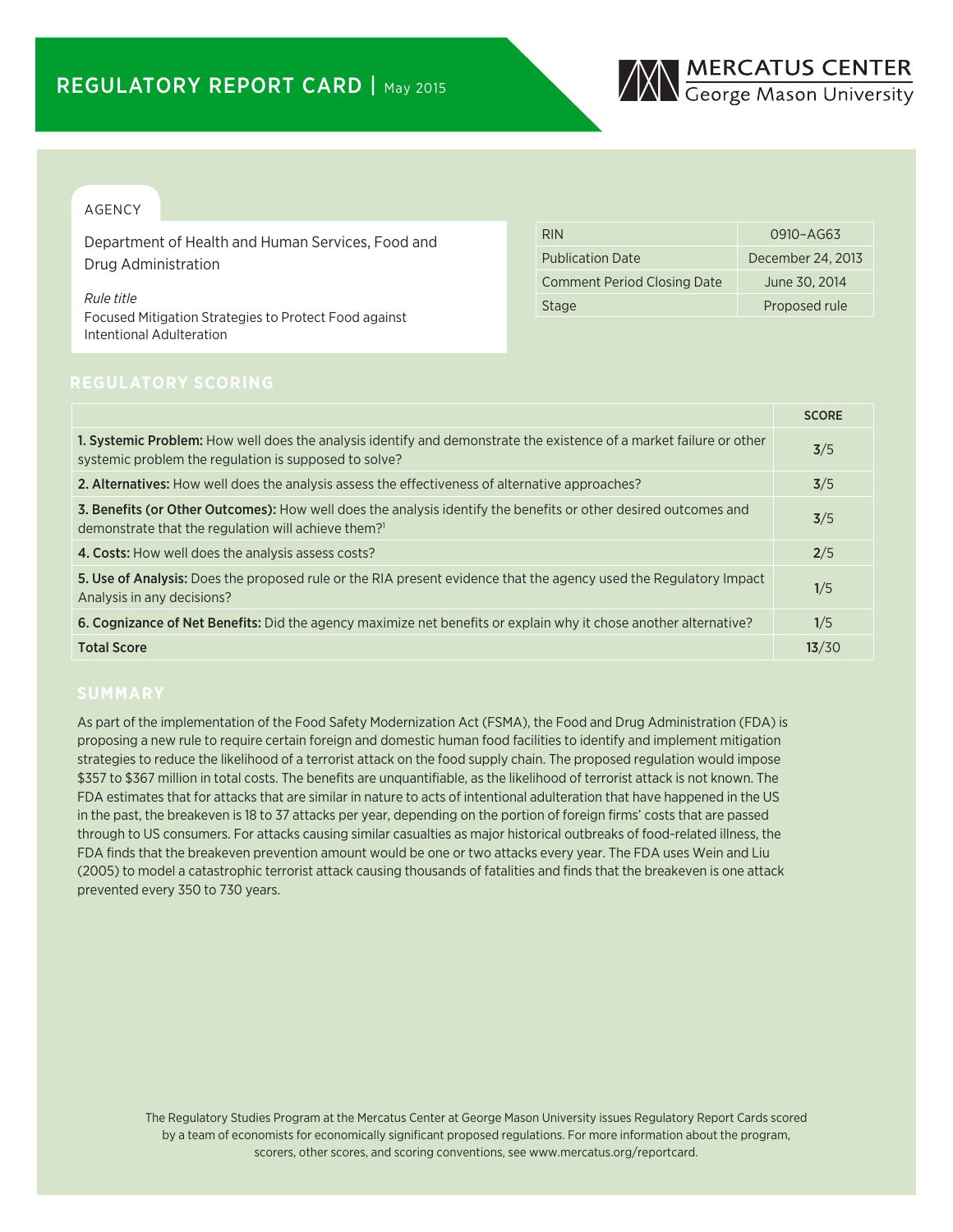## REGULATORY REPORT CARD | May 2015

# **MERCATUS CENTER**<br>George Mason University

| 1. Systemic Problem: How well does the analysis identify<br>and demonstrate the existence of a market failure or<br>other systemic problem the regulation is supposed to<br>solve?      | $\overline{3}$ |    |                                                                                                                                                                                                                                                                                                                                                                                                                                                                                                                                                                                                                                                                                                                                                                                                                                                                                                                                                                                                                                                                                                                                                                                                                                                                                    |
|-----------------------------------------------------------------------------------------------------------------------------------------------------------------------------------------|----------------|----|------------------------------------------------------------------------------------------------------------------------------------------------------------------------------------------------------------------------------------------------------------------------------------------------------------------------------------------------------------------------------------------------------------------------------------------------------------------------------------------------------------------------------------------------------------------------------------------------------------------------------------------------------------------------------------------------------------------------------------------------------------------------------------------------------------------------------------------------------------------------------------------------------------------------------------------------------------------------------------------------------------------------------------------------------------------------------------------------------------------------------------------------------------------------------------------------------------------------------------------------------------------------------------|
| Does the analysis identify a market failure or other sys-<br>temic problem?                                                                                                             | $\overline{4}$ | 1A | According to the notice of proposed rulemaking (NPRM), these new stan-<br>dards seek to address the difference between the social cost of a catastroph-<br>ic terrorist attack on a particular aspect of our food processing market. That<br>is, "the social damage that a catastrophic terrorist attack causes is therefore<br>larger than the private damage done to people who could have invested to<br>stop it" (RIA, 6). This means that there is a possibility that the probability of<br>an attack times the value of the firm may be less than the cost of prevention,<br>while at the same time, the probability of an attack times the total social cost<br>of such an attack may be larger than the cost of prevention. In this case the<br>firm may not invest in the socially optimal level of prevention.                                                                                                                                                                                                                                                                                                                                                                                                                                                           |
| Does the analysis outline a coherent and testable<br>theory that explains why the problem is systemic rather<br>than anecdotal?                                                         | 5              | 1B | The FDA assumes three scenarios can occur. The first scenario is acts by<br>disgruntled employees. The second scenario is major instances of foodborne<br>illnesses. The third scenario occurs with terrorist attacks. The FDA theorizes<br>that in minor cases the companies make socially optimal decisions but not so<br>with major incidents. The first two scenarios are systemic but scenario three<br>is neither systemic nor anecdotal. It is based on a potential event.                                                                                                                                                                                                                                                                                                                                                                                                                                                                                                                                                                                                                                                                                                                                                                                                  |
| Does the analysis present credible empirical support for<br>the theory?                                                                                                                 | $\overline{1}$ | 1C | Evidence is provided for two out of three possible scenarios as these events<br>have occurred in the past. However, this evidence is not linked to the theory<br>as to whether companies take optimal precautions. There is no evidence<br>for the terrorist scenario on the food supply since this is an event that has<br>never occurred. Moreover, there is no information about the value of the<br>firms regulated. There is no information about the revenue flow for the firms<br>regulated. Given that the assumption is based on the possibility that the<br>social effect of an attack is larger than the private effect, the FDA could sup-<br>port its hypothesis by discussing the values of the firms being regulated. The<br>FDA finds that the direct cost of an attack (in terms of lives lost and health<br>effects) is \$46 billion. Yet, PepsiCo Inc., a major seller of the type of liquids<br>covered in this proposed rule, was valued at \$168 billion in 2014. Thus the<br>direct loss would not be larger than the value firm. While it is true that this<br>might not be the case for smaller firms and the indirect effects are estimated<br>to be \$190 billion, the FDA should at least present evidence to empirically<br>support their hypothesis. |
| Does the analysis adequately address the baseline?<br>That is, what the state of the world is likely to be in the<br>absence of federal intervention not just now but in the<br>future? | 2              | 1D | The FDA looks at a "no action" scenario. Then the baseline would be instanc-<br>es of current FDA regulations, voluntary action by companies, local regula-<br>tion, and a tort-based system. No serious analysis is done other than that a<br>statement saying there is no benefit and no cost to society. The FDA reports<br>that some firms are already using some of these prevention methods, but<br>they assume that no additional firms will change their production methods<br>to reduce the likelihood of potential attacks in the future.                                                                                                                                                                                                                                                                                                                                                                                                                                                                                                                                                                                                                                                                                                                                |
| Does the analysis adequately assess uncertainty about<br>the existence or size of the problem?                                                                                          | $\overline{2}$ | 1E | The FDA realizes that it is not known when the terrorist act will occur but<br>asserts that it will definitely occur, and hence steps must be taken to prevent<br>it.                                                                                                                                                                                                                                                                                                                                                                                                                                                                                                                                                                                                                                                                                                                                                                                                                                                                                                                                                                                                                                                                                                              |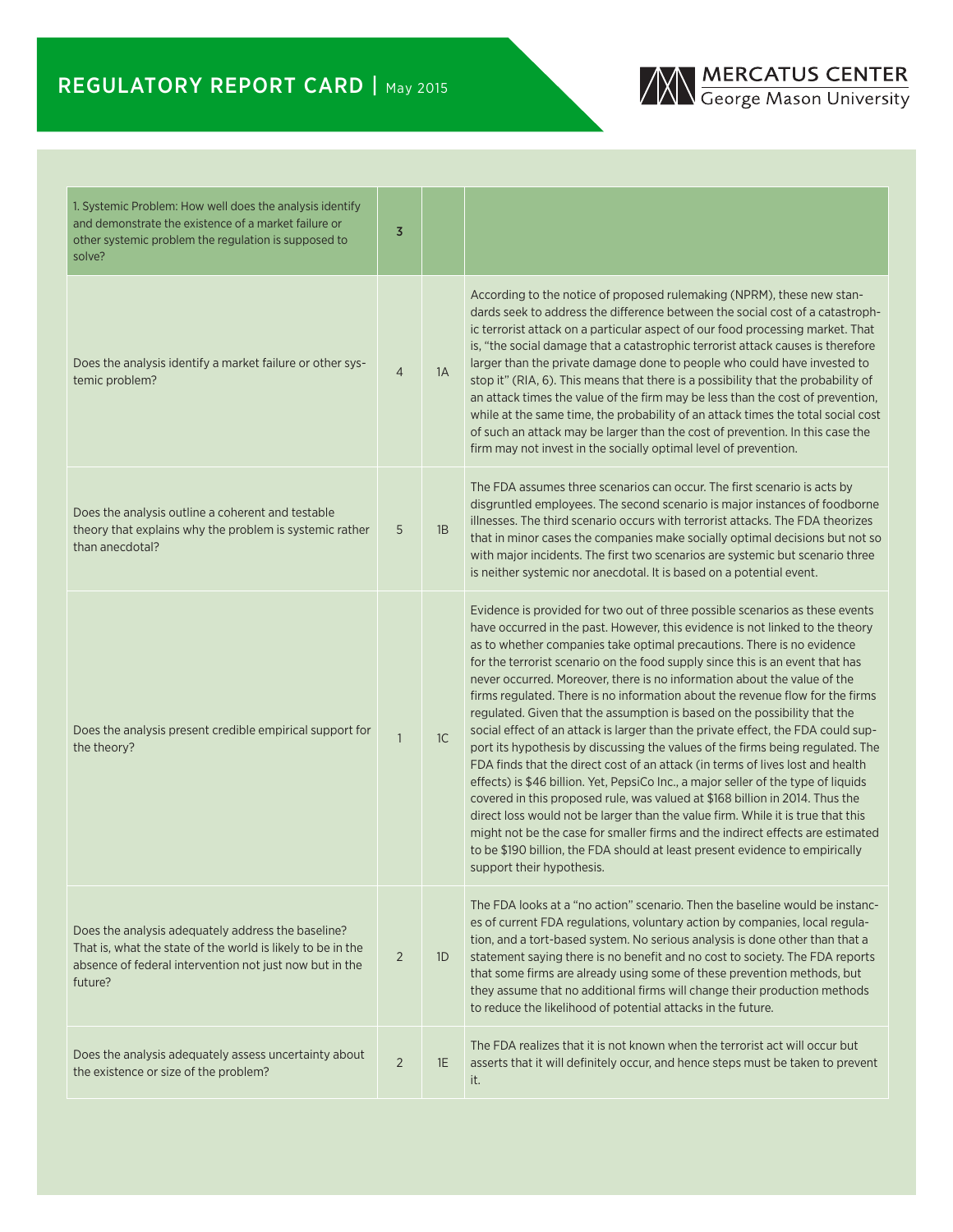## REGULATORY REPORT CARD | May 2015



| 2. Alternatives: How well does the analysis assess alter-<br>native approaches?                                                                                                                                                                                                                                     | $\overline{3}$ |    |                                                                                                                                                                                                                                                                                                                                                                                                                                                                                                                                                                                                                                      |
|---------------------------------------------------------------------------------------------------------------------------------------------------------------------------------------------------------------------------------------------------------------------------------------------------------------------|----------------|----|--------------------------------------------------------------------------------------------------------------------------------------------------------------------------------------------------------------------------------------------------------------------------------------------------------------------------------------------------------------------------------------------------------------------------------------------------------------------------------------------------------------------------------------------------------------------------------------------------------------------------------------|
| Does the analysis enumerate other alternatives to<br>address the problem?                                                                                                                                                                                                                                           | 5              | 2A | Yes, the FDA investigates six alternatives:<br>1. no action;<br>2. the proposed rule;<br>3. the proposed rule, but with a different definition of very small business;<br>4. the proposed rule, with an additional requirement that dairy farms limit<br>access to milk storage;<br>5. the proposed rule, with an additional requirement that all registered food<br>facilities conduct vulnerability assessments and act according to those<br>assessments; and<br>6. the proposed rule, with additional requirements designed to prevent<br>economically motivated adulteration of foods that could cause a food<br>safety hazard. |
| Is the range of alternatives considered narrow (e.g.,<br>some exemptions to a regulation) or broad (e.g., per-<br>formance-based regulation vs. command and control,<br>market mechanisms, nonbinding guidance, information<br>disclosure, addressing any government failures that<br>caused the original problem)? | 2              | 2B | The range of alternatives is narrow as they are variations of the proposed<br>rule. FDA states it is by law required to pass the rule (FSMA of 2011). The case<br>of no action provides some instance of market mechanisms being allowed to<br>work (e.g., through torts).                                                                                                                                                                                                                                                                                                                                                           |
| Does the analysis evaluate how alternative approaches<br>would affect the amount of benefits or other outcome<br>achieved?                                                                                                                                                                                          | $\overline{2}$ | 2C | The proposed rule and the RIA provide cost estimates for most of the regula-<br>tory alternatives, but they only provide a breakeven measure for alternate<br>number 4 (with an additional requirement that dairy farms limit access to<br>milk storage). Since the benefits are hard to quantify, breakeven analysis<br>is preformed in some scenarios. They glibly assume "no benefits" would<br>accrue for the no action alternative.                                                                                                                                                                                             |
| Does the analysis identify and quantify incremental<br>costs of all alternatives considered?                                                                                                                                                                                                                        | 5              | 2D | The proposed rule provides detailed cost information for the alternatives,<br>thus the incremental costs can be calculated for some of the options. The<br>analysis does provide additional cost analysis for the alternatives shown.<br>Again, they assume that there would be "no costs" for the no action<br>alternative.                                                                                                                                                                                                                                                                                                         |
| Does the analysis identify the alternative that maxi-<br>mizes net benefits?                                                                                                                                                                                                                                        | $\overline{3}$ | 2E | The FDA only provides breakeven estimates for the proposal and one alter-<br>native. Since the benefits are not possible to quantify, the alternative that<br>maximizes net benefits is not done.                                                                                                                                                                                                                                                                                                                                                                                                                                    |
| Does the analysis identify the cost-effectiveness of<br>each alternative considered?                                                                                                                                                                                                                                | $\overline{3}$ | 2F | Outcome over cost could be calculated from the information provided for<br>some of the alternatives.                                                                                                                                                                                                                                                                                                                                                                                                                                                                                                                                 |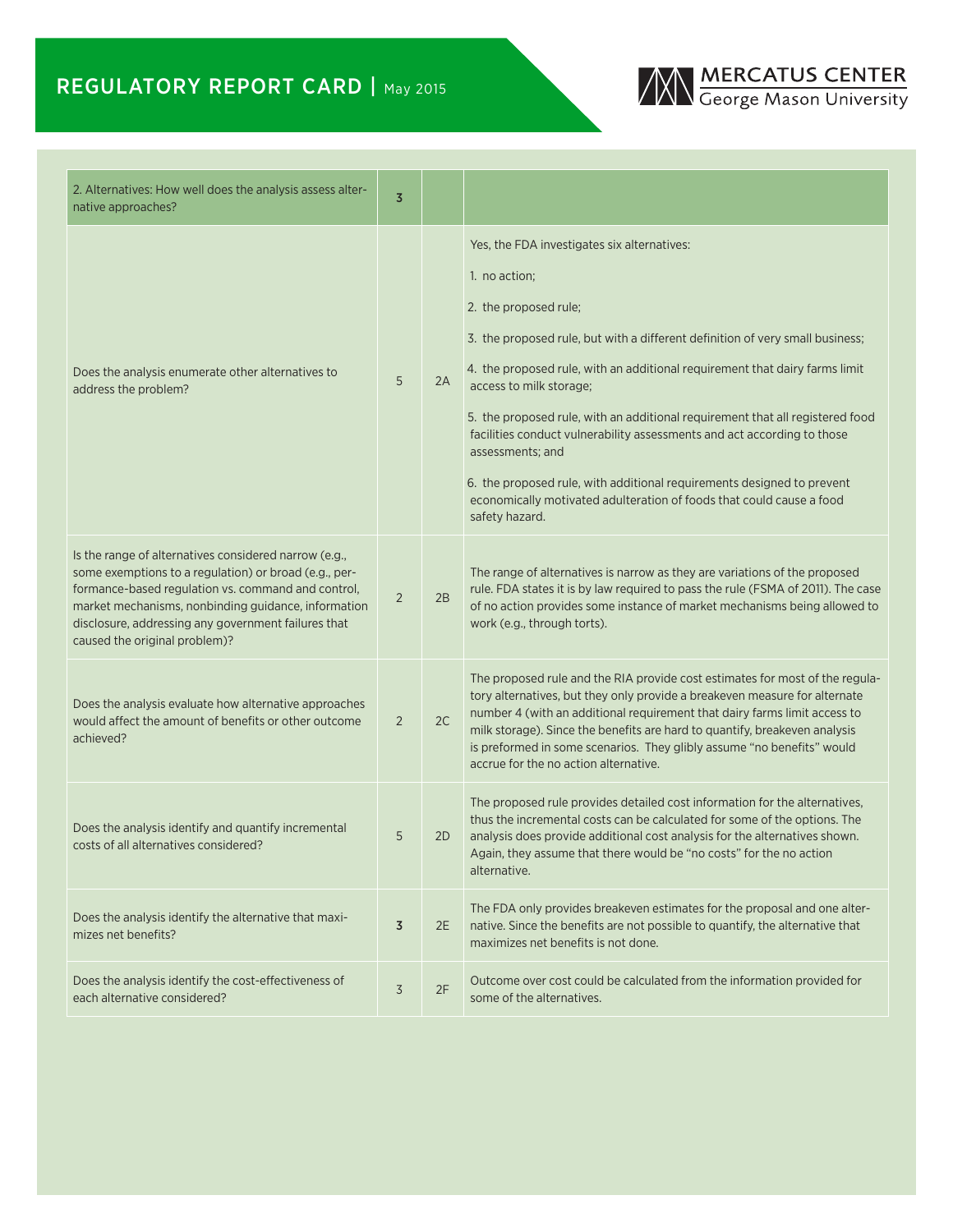## REGULATORY REPORT CARD | May 2015



| 3. Benefits (or other Outcomes): How well does the<br>analysis identify the benefits or other desired outcomes<br>and demonstrate that the regulation will achieve them? | $\overline{3}$ |                |                                                                                                                                                                                                                                                                                                                                                                                                                                                                                                                                                           |
|--------------------------------------------------------------------------------------------------------------------------------------------------------------------------|----------------|----------------|-----------------------------------------------------------------------------------------------------------------------------------------------------------------------------------------------------------------------------------------------------------------------------------------------------------------------------------------------------------------------------------------------------------------------------------------------------------------------------------------------------------------------------------------------------------|
| Does the analysis clearly identify ultimate outcomes<br>that affect citizens' quality of life?                                                                           | 5              | 3A             | The benefits of the proposed rule are a reduction in likelihood of illness and<br>death from major outbreaks of foodborne disease and from terrorist attacks<br>on the food system.                                                                                                                                                                                                                                                                                                                                                                       |
| Does the analysis identify how these outcomes are to<br>be measured?                                                                                                     | 5              | 3B             | Outcomes are measured by the dollar value of illnesses and deaths that do<br>not take place. Outcomes are measured as lives saved and illnesses pre-<br>vented. Value of statistical life is \$8.1 million. Illness prevented is valued from<br>\$2,000 to \$50,000.                                                                                                                                                                                                                                                                                      |
| Does the analysis provide a coherent and testable<br>theory showing how the regulation will produce the<br>desired outcomes?                                             | 5              | 3C             | The theory is if companies follow the proposed regulation, a terrorist will<br>choose another target to attack other than the food supply chain or the<br>probability of attack on food supply chain will be lower. This will result in<br>many lives saved and illnesses avoided. By requiring firms to "establish vari-<br>ous food defense measures that an owner, operator, or agent in charge of<br>a facility would be required to implement to protect against the intentional<br>adulteration of food" (RIA, 7).                                  |
| Does the analysis present credible empirical support for<br>the theory?                                                                                                  | $\overline{2}$ | 3 <sub>D</sub> | No empirical support since a terrorist event has not occurred in the US food<br>supply chain. Some empirical support is shown for scenarios 1 and 2 based<br>on past occurrences, however even then it is not clear what the reduced<br>probabilities are. In fact, according to the RIA, "There have been several<br>documented attacks on the US food supply (Ref. (9)), although none of them<br>occurred at an actionable process step in a covered facility" (RIA, 22). Hence<br>the analysis focuses on breakeven analysis for all three scenarios. |
| Does the analysis adequately assess uncertainty about<br>the outcomes?                                                                                                   | $\mathbf{1}$   | 3E             | The FDA only reports the benefits from avoiding the average attack.<br>Uncertainty is mentioned but no analysis is performed. The FDA assumes<br>that in case of a terrorist attack, there will be 100,000 illnesses and 5,000<br>fatalities (based on a paper by Liu and Wein). The regulation will prevent<br>this but could result in alternate attack. The FDA does perform a breakeven<br>analysis given the lack of information about the probability of an attack on<br>the food system.                                                           |
| Does the analysis identify all parties who would receive<br>benefits and assess the incidence of benefits?                                                               | $\mathbf{1}$   | 3F             | Not really. No discussion of whether some groups of people are at greater<br>risk than others. It is just a generic person that is counted.                                                                                                                                                                                                                                                                                                                                                                                                               |